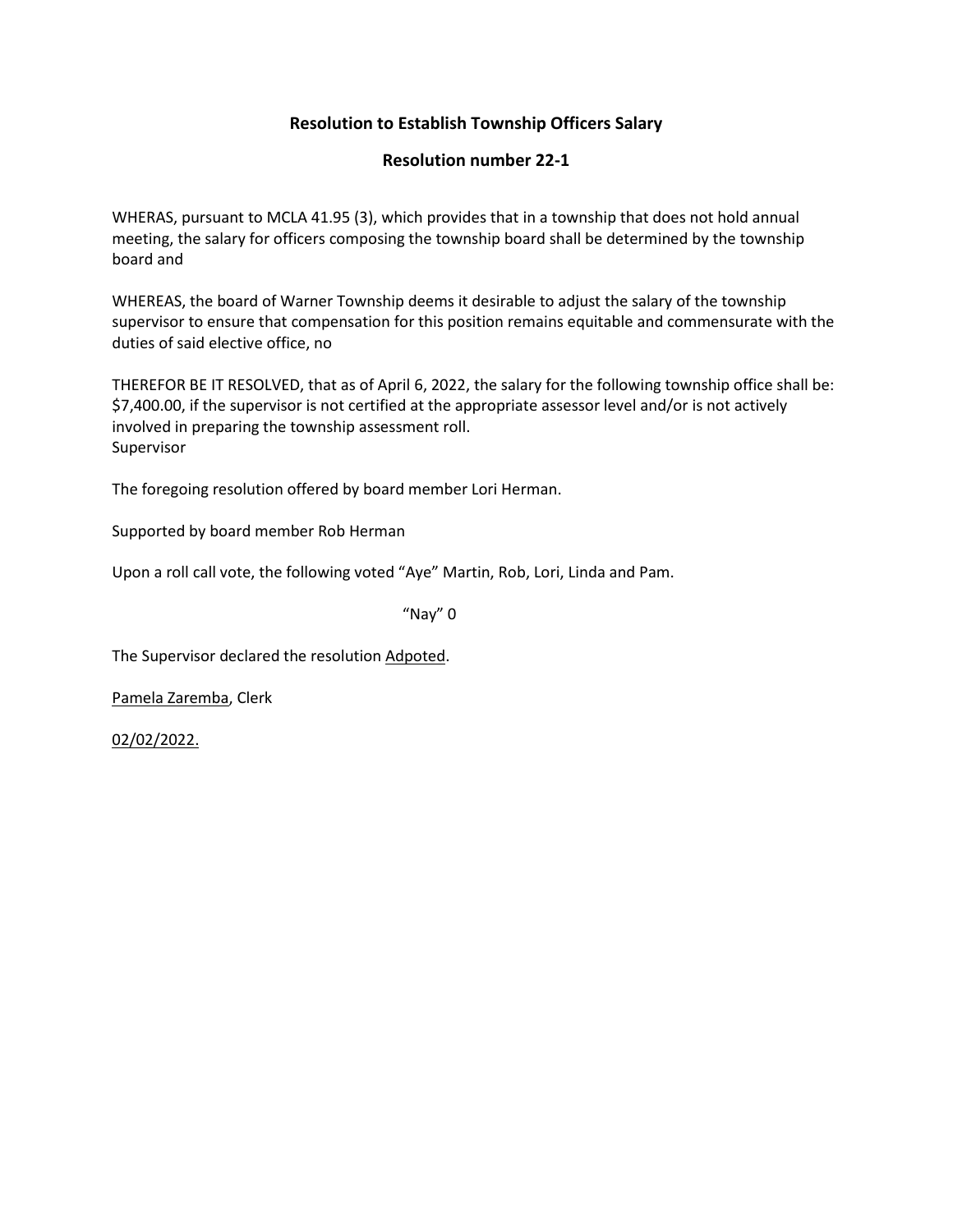WHERAS, pursuant to MCLA 41.95 (3), which provides that in a township that does not hold annual meeting, the salary for officers composing the township board shall be determined by the township board and

WHEREAS, the board of Warner Township deems it desirable to adjust the salary of the township clerk to ensure that compensation for this position remains equitable and commensurate with the duties of said elective office, now

THEREFOR BE IT RESOLVED, that as of April 6, 2022, the salary for the following township office shall be:

Clerk \$12,400.00

The foregoing resolution offered by board member Lori Herman

Supported by board member Rob Herman

Upon a roll call vote, the following voted "Aye" Martin, Rob, Lori, Linda and Pam

"Nay" 0

The Supervisor declared the resolution Adpoted.

Pamela Zaremba, Clerk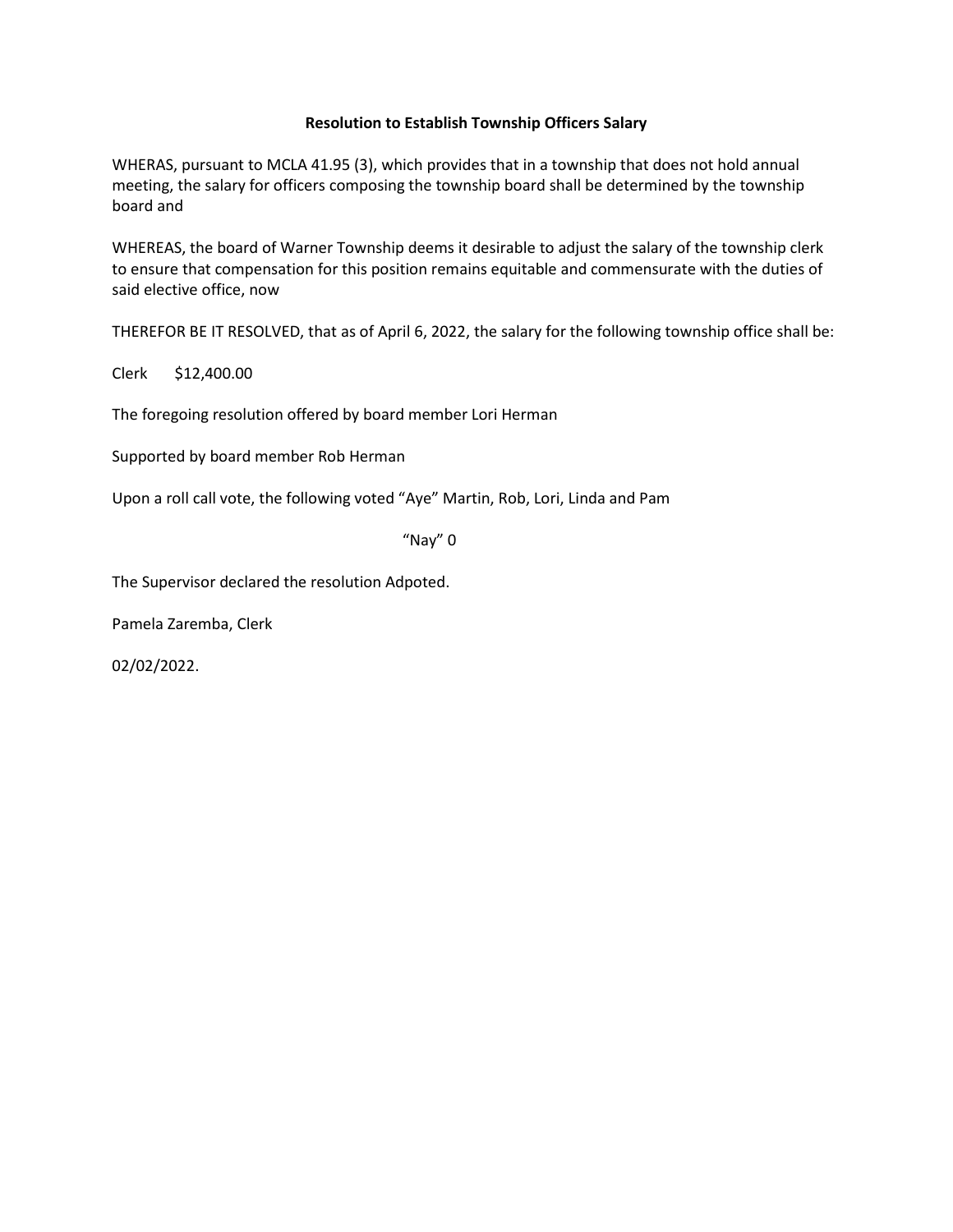WHERAS, pursuant to MCLA 41.95 (3), which provides that in a township that does not hold annual meeting, the salary for officers composing the township board shall be determined by the township board and

WHEREAS, the board of Warner Township deems it desirable to adjust the salary of the township treasurer to ensure that compensation for this position remains equitable and commensurate with the duties of said elective office, now

THEREFOR BE IT RESOLVED, that as of April 6, 2022, the salary for the following township office shall be:

Treasurer \$12,400.00

The foregoing resolution offered by board member Linda Franckowiak

Supported by board member Pam Zaremba

Upon a roll call vote, the following voted "Aye" Martin, Rob, Lori, Linda and Pam

"Nay" 0

The Supervisor declared the resolution Adpoted.

Pamela Zaremba, Clerk

02/02/2022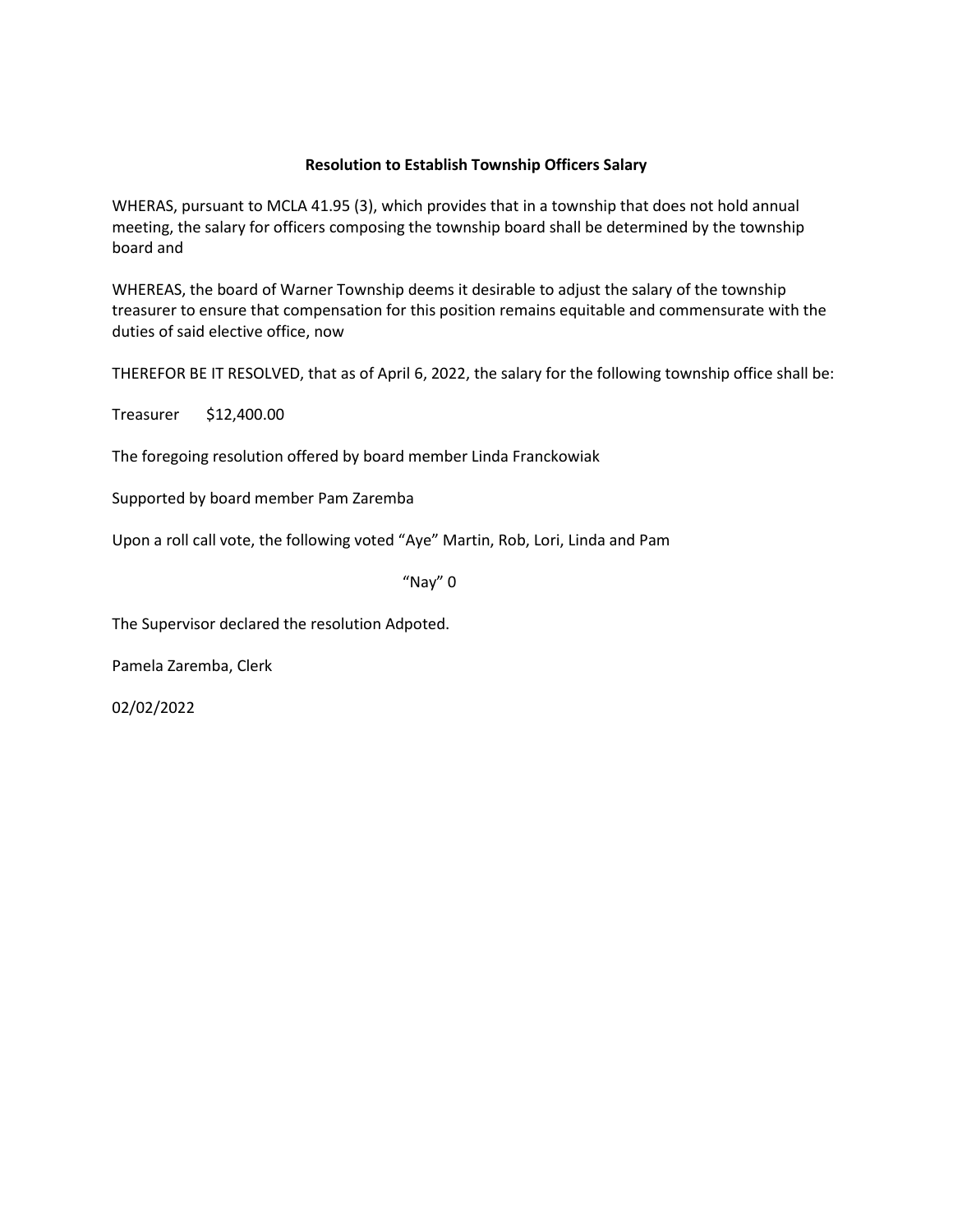WHERAS, pursuant to MCLA 41.95 (3), which provides that in a township that does not hold annual meeting, the salary for officers composing the township board shall be determined by the township board and

WHEREAS, the board of Warner Township deems it desirable to adjust the salary of the township trustee to ensure that compensation for this position remains equitable and commensurate with the duties of said elective office, now

THEREFOR BE IT RESOLVED, that as of April 6, 2022, the salary for the following township office shall be:

Trustee \$125.00 per meeting

The foregoing resolution offered by board member Pam Zaremba

Supported by board member Lori Herman

Upon a roll call vote, the following voted "Aye" Martin, Rob, Lori, Linda and Pam

"Nay" 0

The Supervisor declared the resolution Adpoted.

Pamela Zaremba, Clerk

02/02/2022, Date.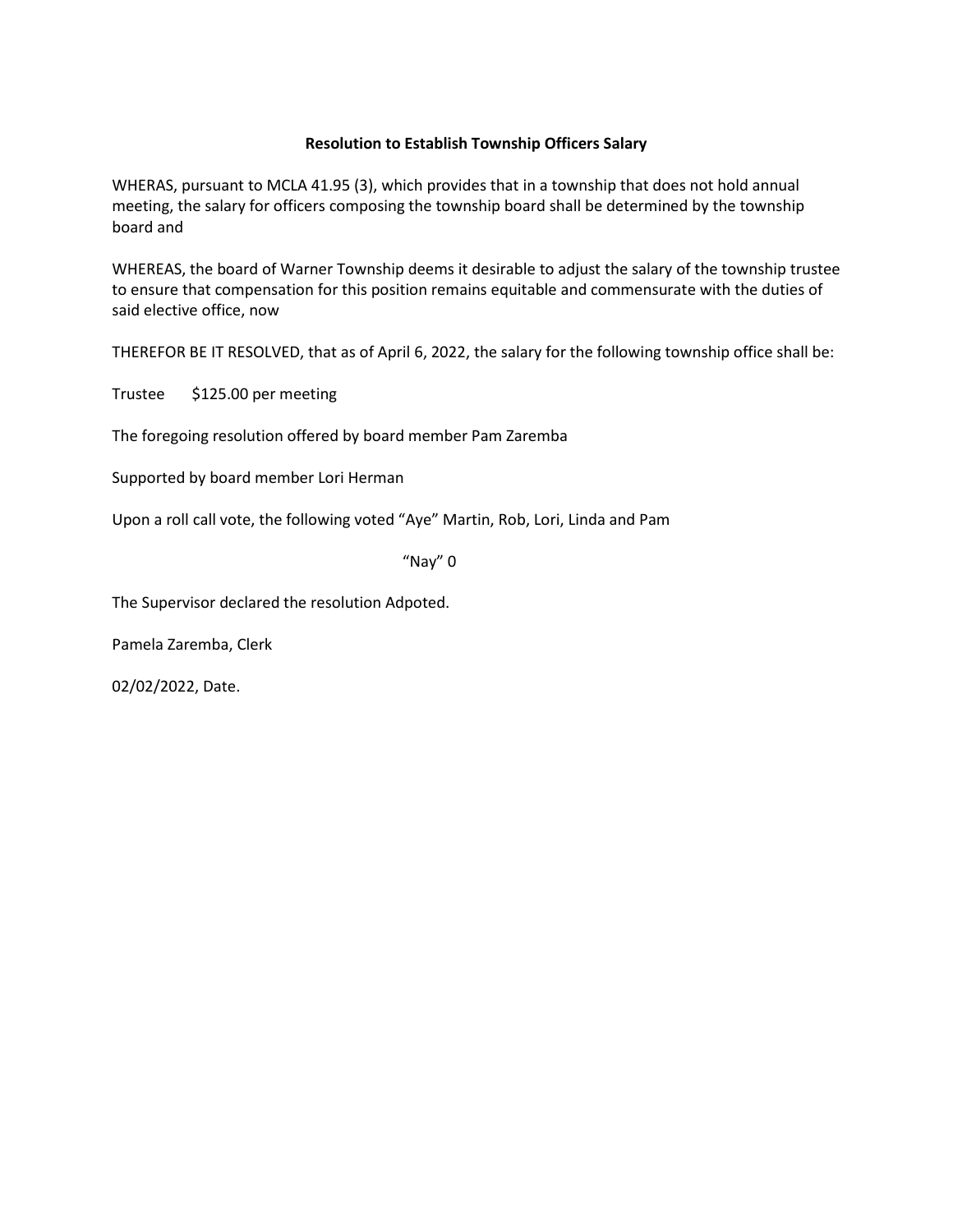WHERAS, pursuant to MCLA 41.95 (3), which provides that in a township that does not hold annual meeting, the salary for officers composing the township board shall be determined by the township board and

WHEREAS, the board of Warner Township deems it desirable to adjust the salary of the township deputy treasurer to ensure that compensation for this position remains equitable and commensurate with the duties of said elective office, now

THEREFOR BE IT RESOLVED, that as of April 6, 2022, the salary for the following township office shall be:

Deputy Treasurer \$21.78

The foregoing resolution offered by board member Pam Zaremba

Supported by board member Rob Herman

Upon a roll call vote, the following voted "Aye" Martin, Rob, Lori, Linda and Pam

"Nay"0

The Supervisor declared the resolution Adpoted.

Pamela Zaremaba, Clerk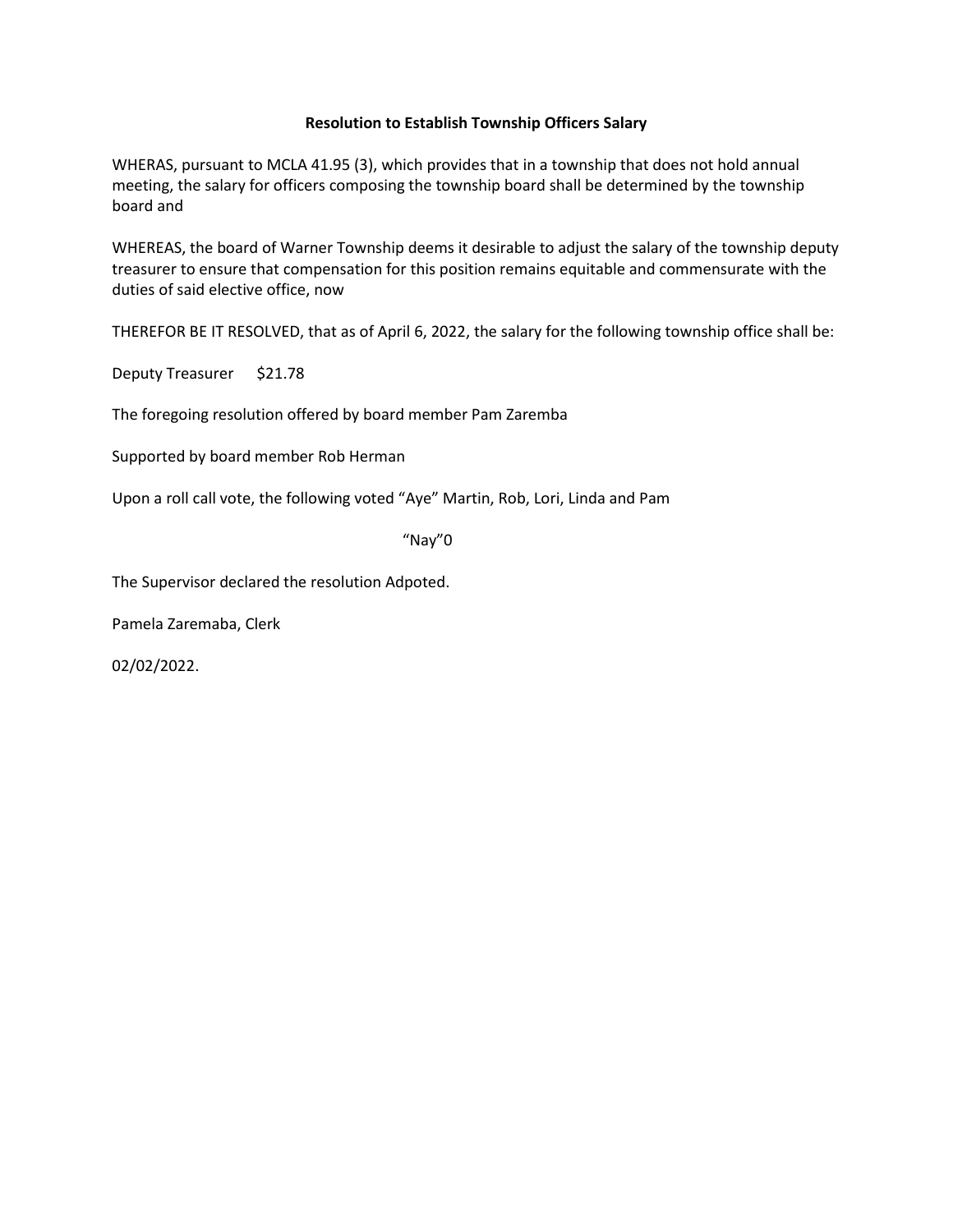WHERAS, pursuant to MCLA 41.95 (3), which provides that in a township that does not hold annual meeting, the salary for officers composing the township board shall be determined by the township board and

WHEREAS, the board of Warner Township deems it desirable to adjust the salary of the township deputy clerk to ensure that compensation for this position remains equitable and commensurate with the duties of said elective office, now

THEREFOR BE IT RESOLVED, that as of April 6, 2022, the salary for the following township office shall be:

Deputy clerk \$21.78

The foregoing resolution offered by board member Linda Franckowiak

Supported by board member Martin Franckowiak

Upon a roll call vote, the following voted "Aye" Martin, Rob, Lori, Linda and Pam

"Nay" 0

The Supervisor declared the resolution Adpoted.

Pamela Zaremba, Clerk